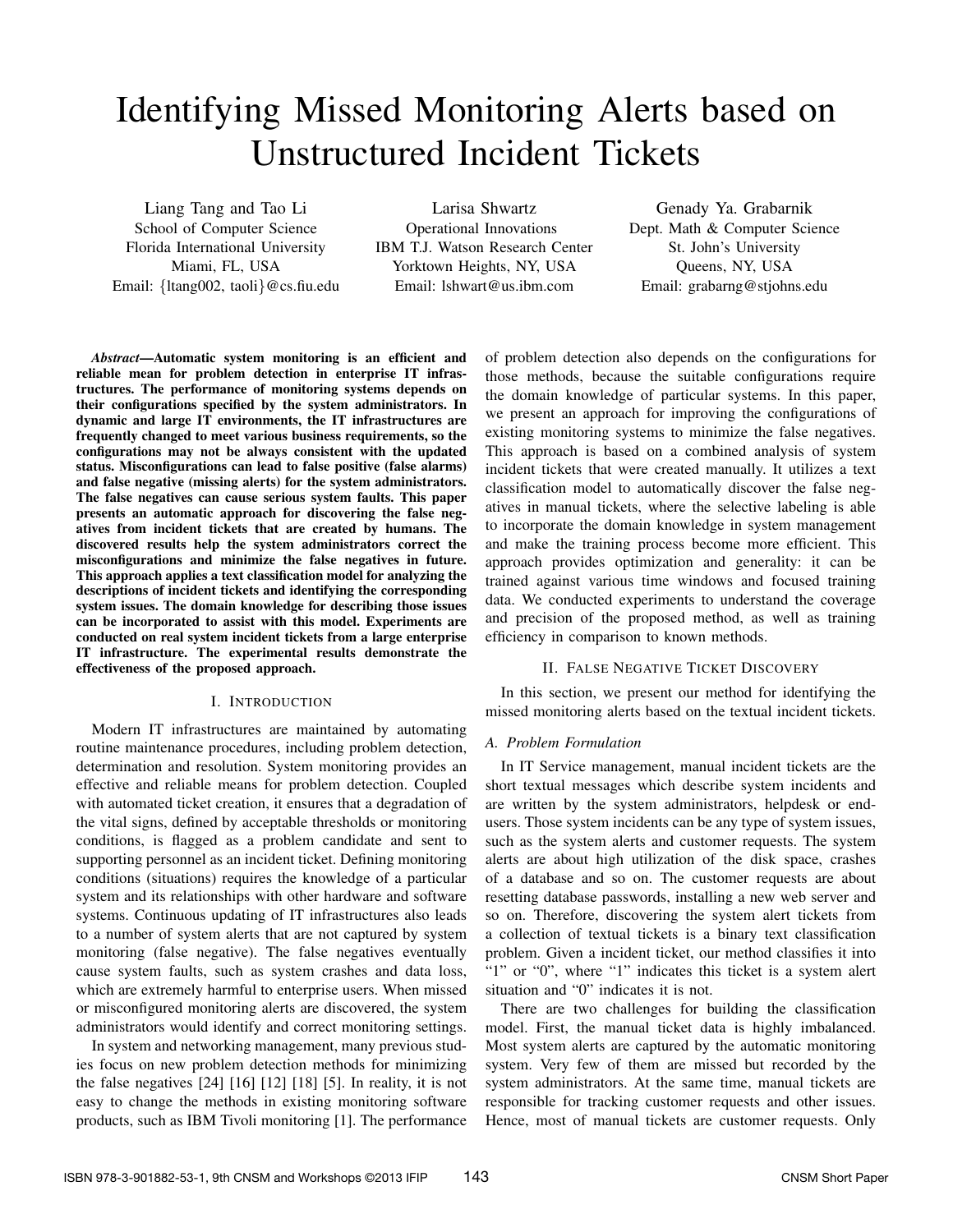very few are about system situation alerts. Second, labeled data is very limited. Most system administrators are only working on some types of incident tickets. Only a few senior experts can label all tickets. It is difficult to obtain a large amount of labeled tickets for training the classification model.

# *B. Selective Ticket Labeling*

It is time-consuming for human experts to scan all manual tickets and label their classes. In our approach, we select only a small proportion of tickets for labeling. The selection is crucial to the highly imbalanced data. The situation tickets are very rare. If the selected ticket set contains none of them, the classification model cannot be trained well. Before we obtain the class labels, however, we do not know in advance if a ticket is related to the monitoring situations or not. We took the classic approach of utilizing the domain words in system management. There are some proper nouns or verbs that indicate the scope of the system issues. Table I lists examples of the domain words with their corresponding situations. The domain words can be easily obtained from the system administrators and related documents. The domain

TABLE I: Domain Word Examples

| <b>Situation Issue</b>                 | Words           |
|----------------------------------------|-----------------|
| DB <sub>2</sub> tablespace Utilization | DB2, tablespace |
| File System Space Utilization          | space, file     |
| Disk Space Capacity                    | space, drive    |
| Service Not Available                  | service, down   |

words can also be obtained from the taxonomy of the system management.

The ticket selection first computes the score of each ticket and ranks all the tickets based on the score. Then, it selects the top *k* tickets in the ranked list. The top *k* tickets are chosen as the training tickets, where *k* is the predefined number of training tickets in total. Given a ticket *T*, the score is computed as follows:

 $score(T) = max\{|w(T) \cap M_1|, ..., |w(T) \cap M_l|\},$ 

where  $w(T)$  is the word set of ticket *T*, *l* is the number of predefined situations, *M<sup>i</sup>* is the given domain word set for the *i*-th situation,  $i = 1, ..., l$ . Intuitively, the score is the largest number of the matching words between the ticket and domain words. The number of matching words is usually used to measure the degree of a ticket matching with a concept.

TABLE II: An Example of Situation Ticket

xxx needs to be cleaned up both C: and F: drives Getting an alert of low disk space on xxx. What should happen is that Fusion should be moved to the IBM controlled OS drive. But@ to free up enough space to not cause issues.

For instance, a situation ticket *T* about a low disk space alert is shown in Table II, where the names of the system administrator and servers are replaced by "xxx" due to the privacy issue. The bold words are the matched word with the domain words. Let  $M_i$  denote the domain words for the low disk space monitoring situation,  $w(T) \cap M_i$  $\{$  "*space*", "*disk*", "*disk*"}, then  $score(T) \geq 3$ . In the evaluation section of this paper, we consider a baseline method that only uses the domain words to identify situation tickets by simple word-matching.

#### *C. Classification Model Building*



Fig. 1: Flow Chart of Classification Model Creation

The situation ticket is identified by applying a SVM classification model [20] on the ticket texts. We choose the SVM as the classification model because it is known to perform best in the text classification [11]. For the training process, we have two types of labeled data: 1) the selected training tickets, and 2) the domain words. Each domain word is treated as a *pseudo* ticket that only contains one word. All *pseudo* ticket are considered as situation tickets, so the label of each *pseudo* ticket is "1".

Although the selected training tickets have a better chance of containing the situation tickets, the set of the situation tickets is still the minority of all selected training tickets. The highly imbalanced training data affects the performance of the SVM classification model [7]. The over-sampling technique is applied before we do the SVM model training [7]. Figure 1 shows the flow chart for building the SVM classification model. The model training is an off-line process, so the running time is not a concern. The classification model is updated for one month or three months, since the configurations of production systems are known to change as often as every one or three months.

### III. EVALUATION

In this section, we present our empirical studies on the real system incident ticket data.

# *A. Experiment Data*

The experimental data is collected from a large customer account in IBM IT service center. This account consists of over 1,000 monitored servers and network devices. The data set contains two months' tickets, for one month, the number of manual tickets is 9584, and for the other month, the number of manual tickets is 10109. We apply the first month's tickets as the training data, the second month's tickets are used as the testing data. The ground truth of those situation issues is labeled by humans.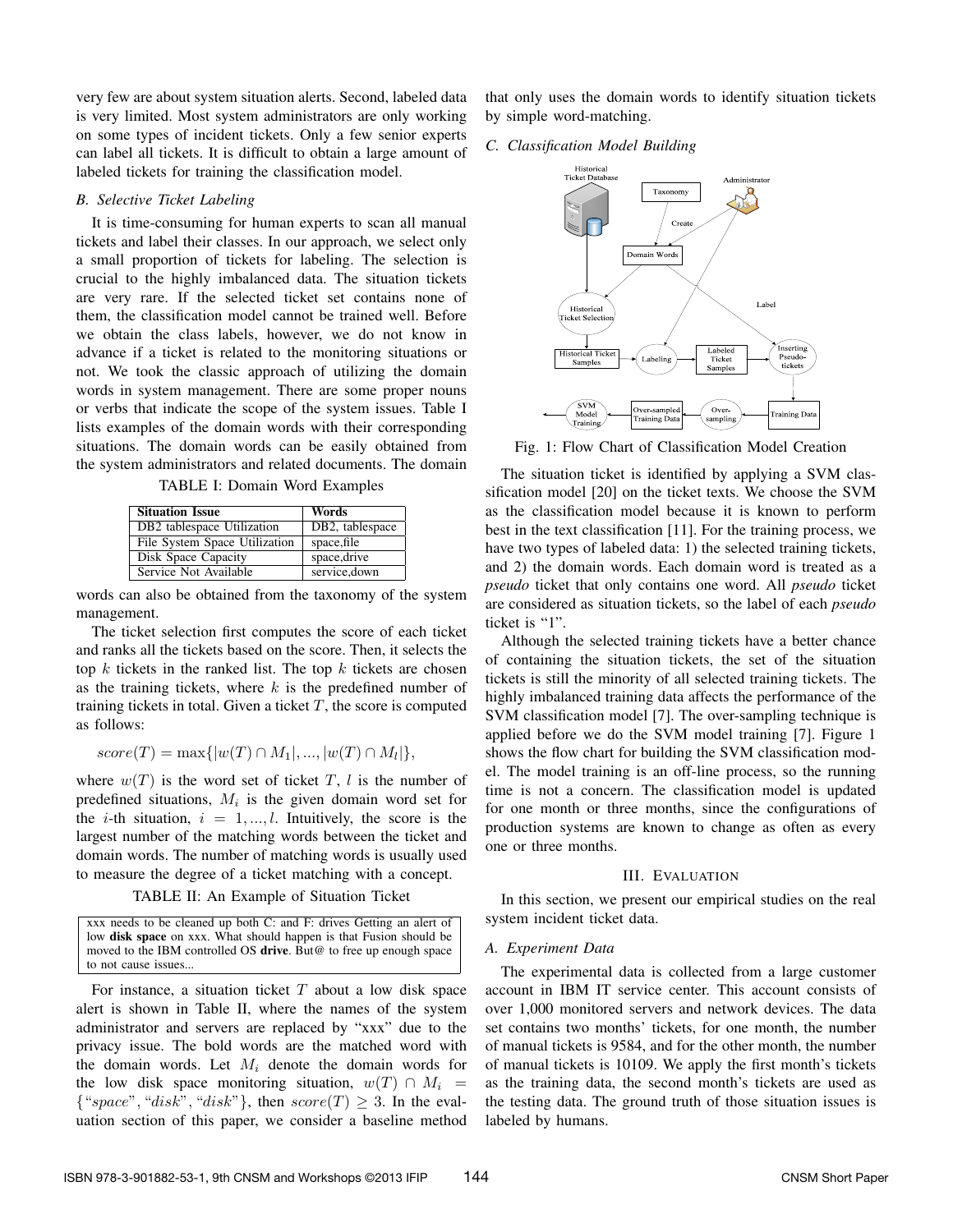

#### *B. Baseline Methods*

We compare our method with two baseline methods in terms of the accuracy and the amount of training tickets. Certainly, if the accuracy is higher and the training tickets are fewer, the method is better. The first baseline method is the word-match method based on the domain words to identify the situation tickets. To compare with this method, we would like to validate whether our method enhances the domain knowledge (domain words) or not. The second method is to randomly select a subset of tickets for labeling and training the SVM model. To compare with this method, we would like to show that our method based on the domain knowledge (domain words) is more efficient in the model training.

### *C. Effectiveness*

The effectiveness is evaluated by the F1 score of the discovery of monitoring alerts that were missed, which are the the standard accuracy metrics and used in classification problems [19]. The incident tickets collected from one month are used as the testing data. We first test the accuracy of the word-match method. For each monitoring situation, we only provide 1 or 2 domain words. Table III shows the tested accuracy of the word-match method with the given domain words. This word-match method has a high recall but a very

TABLE III: Accuracy of the word-match method

| <b>Situation</b>   | Words         | <b>Precision</b> | Recall | <b>F1Score</b> |
|--------------------|---------------|------------------|--------|----------------|
| File System Space  | space, file   | 0.0341           | 0.8    | 0.0654         |
| Disk Space         | space, drive  | 0.1477           | 0.9565 | 0.2558         |
| Service Not Avail- | service, down | 0.1941           | 0.75   | 0.3084         |
| able               |               |                  |        |                |

low precision.

Figure 2 shows the F1 scores for the three monitoring situations by using SVM models. Another set of incident tickets collected from different month is used as the training data. Our method is denoted as "Selective", the second baseline method is denoted as "Random". The domain words for "Selective" methods are the same as the words used by the word-match method and shown in Table III. As shown by Figure 2, the "Random" method can only achieve the same F1 score of "Selective" when the number of training tickets is larger than 5000, while the "Selective" only uses about 50 training tickets. In other words, only when the training data is very large, the "Random" method can achieve a good accuracy.

#### *D. Case Study*

The case study is used to demonstrate how our method enhances the domain knowledge from the experts for identifying the situation tickets. Table IV shows a set of discovered situation issues from the manual tickets. The first column is the situation name (standard name convention in IBM Tivoli Monitoring). The second column is the situation ticket. For privacy issues, the administrators' names and the server names are replaced by "xxx". To explain why our method is better than the simple word-match method, we list some words that have the largest weights in the SVM model for disk space situation (see Table V). "free", "full", "clear" are the common adjective and verb terms for describing the disk space issues, which are not in the domain words. "Missing", "access", "client" and "migration" are about other system issues and customer requests, so their weights are negative. Therefore, the SVM model is able to gather more useful knowledge from the training tickets.

TABLE V: Terms Weights for Disk Space Situation

| <b>Positive Term</b> | Weight | <b>Negative Term</b> | Weight    |
|----------------------|--------|----------------------|-----------|
| space                | 8.9775 | missing              | $-1.4643$ |
| free                 | 3.6807 | access               | $-1.1659$ |
| full                 | 3.6643 | client               | $-1.0950$ |
| clear                | 3.0330 | migration            | $-1.0270$ |
|                      |        | $\cdots$             |           |

#### IV. RELATED WORK

Each enterprise system producer has its own system management solution [2] [4] [3], which allows to monitor or detect faults, configure, account for, tune performance and secure (FCAPS) software systems, data centers, private and public clouds. In the centralized location events generated by monitoring are filtered, summarized, analyzed by enterprise consoles using either rule based (like Tivoli Enterprise Console [4]), or case based (codebook, [26]), or AI based [10], [15], [8], [9]. If necessary, a warning or error ticket is generated for the IT personnel to verify, and sometimes address, possible system or network issue.

A significant amount of scientific research was devoted to the automated or semi-automated generation and verification of the ticket generating configuration of enterprise consoles [23], [6], [17], [14], [13], [25]. This direction also includes work with false positives events [21] and the framework for the processing of false positives [22]. Much less was done in the